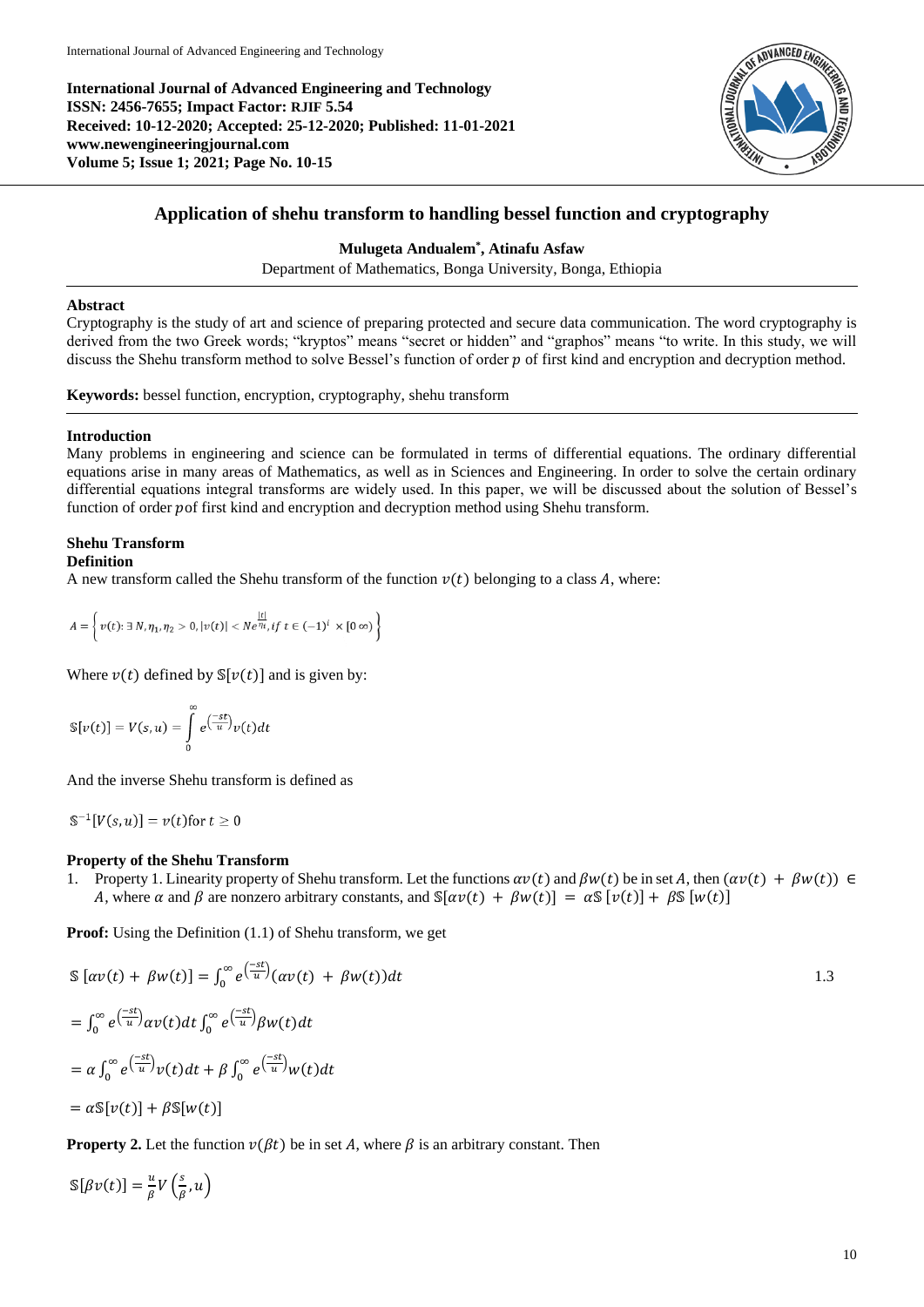Using the Definition 1.1 of Shehu transform, we deduce

$$
\mathbb{S}[\beta v(t)] = \int_0^\infty e^{\frac{-st}{u}} v(\beta t) dt
$$
  
\nSubstituting  $x = \beta t \Rightarrow t = \frac{x}{\beta}$  and  $\frac{dt}{dx} = \frac{1}{\beta} \Rightarrow dt = \frac{dx}{\beta}$  in equation 1.4 yield  
\n
$$
\mathbb{S}[\beta v(t)] = \frac{1}{\beta} \int_0^\infty e^{\frac{-sx}{u\beta}} v(x) dx
$$
\n
$$
= \frac{1}{\beta} \int_0^\infty e^{\frac{-st}{u\beta}} v(t) dt
$$
\n
$$
= \frac{u}{\beta} \int_0^\infty e^{\frac{-st}{\beta}} v(ut) dt
$$

$$
V\left(\frac{s}{\beta},u\right)
$$

Derivative of Shehu transform. If the function  $v^{(n)}(t)$  is the nth derivative of the function  $v(t) \in A$  with respect to t, then its Shehu transform is defined by

$$
\mathbb{S}[v^{(n)}(t)] = \frac{s^n}{u^n} V(s, u) - \sum_{k=0}^{n-1} \left(\frac{s}{u}\right)^{n-(k+1)} v^{(k)}(0)
$$

When  $n = 1$ , we obtain the following derivatives with respect to t.

$$
\mathbb{S}[v^{(1)}(t)] = \mathbb{S}[v'(t)] = \frac{s}{u}V(s, u) - v(0)
$$

When  $n = 2$ , we obtain the following derivatives with respect to t.

$$
\mathbb{S}[v^{(2)}(t)] = \mathbb{S}[v''(t)] = \frac{s^2}{u^2}V(s, u) - \frac{s}{u}v(0) - v'(0)
$$

Assume that equation 1.5 true for  $n = k$ . Now we want to show that for  $n = k + 1$ 

()

$$
\mathbb{S}[v^{(k+1)}(t)] = \mathbb{S}[(v^{(k)}(t))'] = \frac{s}{u} \mathbb{S}[v^{(k)}(t)] - v^{(k)}(0) \text{ using equation 1.6}
$$

$$
= \frac{s}{u} \left[ \frac{s^k}{u^k} \mathbb{S}[v(t)] - \sum_{i=0}^{k-1} \left( \frac{s}{u} \right)^{k-(i+1)} v^{(i)}(0) \right] v^{(k)}(0)
$$

$$
= \left( \frac{s}{u} \right)^{k+1} \mathbb{S}[v(t)] - \sum_{i=0}^{k} \left( \frac{s}{u} \right)^{k-i} v^{(i)}(0)
$$

Which implies that Eq (1.5) holds for  $n = k + 1$ . By induction hypothesis the proof is complete

**Property 3:** Let the function  $v(t) = 1$  be in set A. Then its Shehu transform is given by

$$
\mathbb{S}[1] = \frac{u}{s}
$$

**Poof:** Using equation 1.1

$$
\mathbb{S}[1] = \int_0^\infty e^{\left(\frac{-st}{u}\right)} dt
$$

$$
= -\frac{u}{s} \lim_{\eta \to \infty} \left[ e^{\left(\frac{-s\eta}{u}\right)} \right]_0^\infty = \frac{u}{s}
$$

**Property 4:** Let the function  $v(t) = sin(\alpha t)$  be in set A. Then its Shehu transform is given by

$$
\mathbb{S}[sin(\alpha t)] = \frac{\alpha u^2}{s^2 + \alpha^2 u^2}
$$

**Property 5:** Let the function  $v(t) = cos(\alpha t)$  be in set A. Then its Shehu transform is given by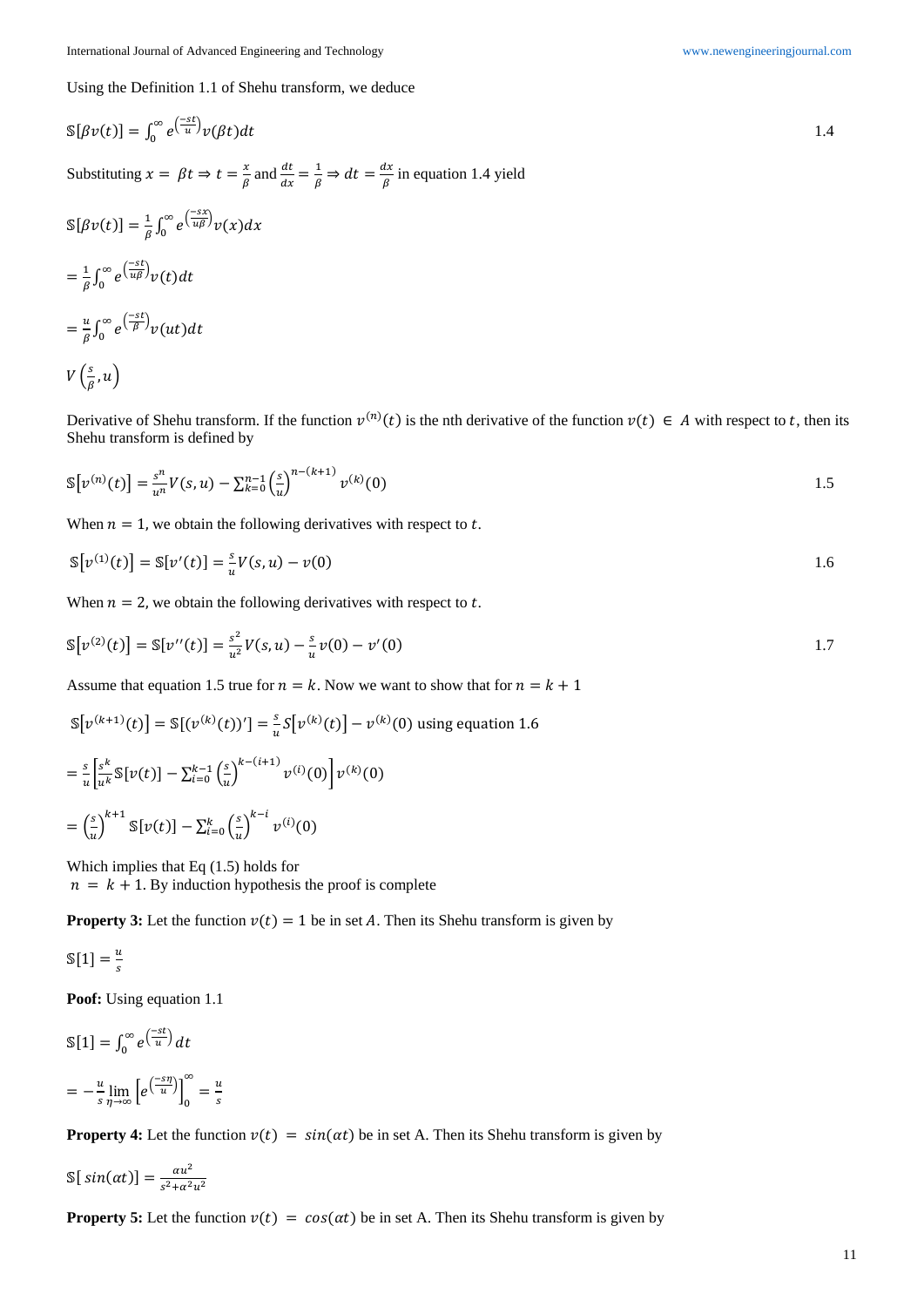$$
\mathbb{S}[cos(\alpha t)] = \frac{us}{s^2 + \alpha^2 u^2}
$$

**Property 6:** Let the function  $v(t) = \exp(\alpha t)$  and  $v(t) = \exp(\alpha t)$  be in set A. Then its Shehu transform is given by

$$
\frac{u^2}{(s-\alpha u)^2}
$$
 and 
$$
\frac{u}{(s-\alpha u)}
$$
 respectively

**Property 7:** Let the function  $v(t) = t^n$  be in set A. Then its Shehu transform is given by

$$
\mathbb{S}[t^n] = n! \left(\frac{u}{s}\right)^{n+1} \text{ for } n = 0, 1, 2 \dots
$$

### **Shehu transform for handling Bessel functions**

Bessel function is defined for a first time by the mathematician Daniel Bernoulli and generalized by Friedrich Bessel. A differential equation of the form

$$
t^2 \frac{d^2 y}{dt^2} + t \frac{dy}{dt} + (t^2 - p^2)y = 0
$$

Where  $p$  is arbitrary real or complex number is called a Bessel equation and its solution is known as Bessel function. Bessel's function of order  $p$  of first kind is defined as

$$
J_p(t) = \sum_{r=0}^{\infty} \frac{(-1)^r}{r!(p+r)!} \left(\frac{t}{2}\right)^{p+2r}
$$

For  $p = 0, 1, 2$ 

$$
J_0(t) = \sum_{r=0}^{\infty} \frac{(-1)^r}{r!(r)!} \left(\frac{t}{2}\right)^{2r} = 1 - \left(\frac{t}{2}\right)^2 + \frac{t^4}{2^2 4^2} - \frac{t^6}{2^2 4^2 6^2} + \cdots
$$

$$
J_1(t) = \sum_{r=0}^{\infty} \frac{(-1)^r}{r!(1+r)!} \left(\frac{t}{2}\right)^{1+2r} = \frac{t}{2} - \frac{t^3}{2^2 4} + \frac{t^5}{2^2 4^2} - \frac{t^7}{2^2 4^2 6} + \cdots
$$

$$
J_2(t) = \sum_{r=0}^{\infty} \frac{(-1)^r}{r!(2+r)!} \left(\frac{t}{2}\right)^{2+2r} = \frac{t^2}{22^2} - \frac{t^4}{2^2 2^2 6} + \frac{t^6}{2^2 4^2 62^3} - \frac{t^8}{2^2 4^2 6^2 2^3 10} + \cdots
$$

Relationship between  $J_0(t)$ ,  $J_1(t)$  and  $J_2(t)$ 

$$
(J_0(t))' = \left(\sum_{r=0}^{\infty} \frac{(-1)^r}{r!(r)!} \left(\frac{t}{2}\right)^{2r}\right)' = -\frac{t}{2} + \frac{t^3}{2^2 4} - \frac{t^5}{2^2 4^2} + \frac{t^7}{2^2 4^2 6} - \dots
$$
  
=  $-\left(\frac{t}{2} - \frac{t^3}{2^2 4} + \frac{t^5}{2^2 4^2} - \frac{t^7}{2^2 4^2 6} + \dots\right)$   
=  $-J_1(t)$ 

Therefore  $(J_0(t))' = -J_1(t)$  and  $J_2(t) = J_0(t) + 2J_0''(t)$ 

$$
\mathbb{S}[J_p(t)] = \mathbb{S}\left[\sum_{r=0}^{\infty} \frac{(-1)^r}{r!(p+r)!} \left(\frac{t}{2}\right)^{p+2r}\right]
$$
\n
$$
= \int_0^{\infty} e^{\left(\frac{-st}{u}\right)} \left[\sum_{r=0}^{\infty} \frac{(-1)^r}{r!(p+r)!} \left(\frac{t}{2}\right)^{p+2r}\right] dt
$$
\n
$$
= \sum_{r=0}^{\infty} \frac{(-1)^r}{r!(p+r)!} \int_0^{\infty} e^{\left(\frac{-st}{u}\right)} \left(\frac{t}{2}\right)^{p+2r} dt
$$
\n
$$
= \frac{1}{2^{p+2r}} \sum_{r=0}^{\infty} \frac{(-1)^r}{r!(p+r)!} \int_0^{\infty} e^{\left(\frac{-st}{u}\right)} t^{p+2r} dt
$$
\n
$$
= \frac{1}{2^{p+2r}} \sum_{r=0}^{\infty} \frac{(-1)^r}{r!(p+r)!} (p+2r)! \left(\frac{u}{s}\right)^{(p+2r+1)}
$$
\n
$$
\text{Therefore, } \mathbb{S}[J_p(t)] = \mathbb{S}\left[\sum_{r=0}^{\infty} \frac{(-1)^r}{r!(p+r)!} \left(\frac{t}{2}\right)^{p+2r}\right] = \frac{1}{2^{p+2r}} \sum_{r=0}^{\infty} \frac{(-1)^r}{r!(p+r)!} (p+2r)! \left(\frac{u}{s}\right)^{(p+2r+1)}
$$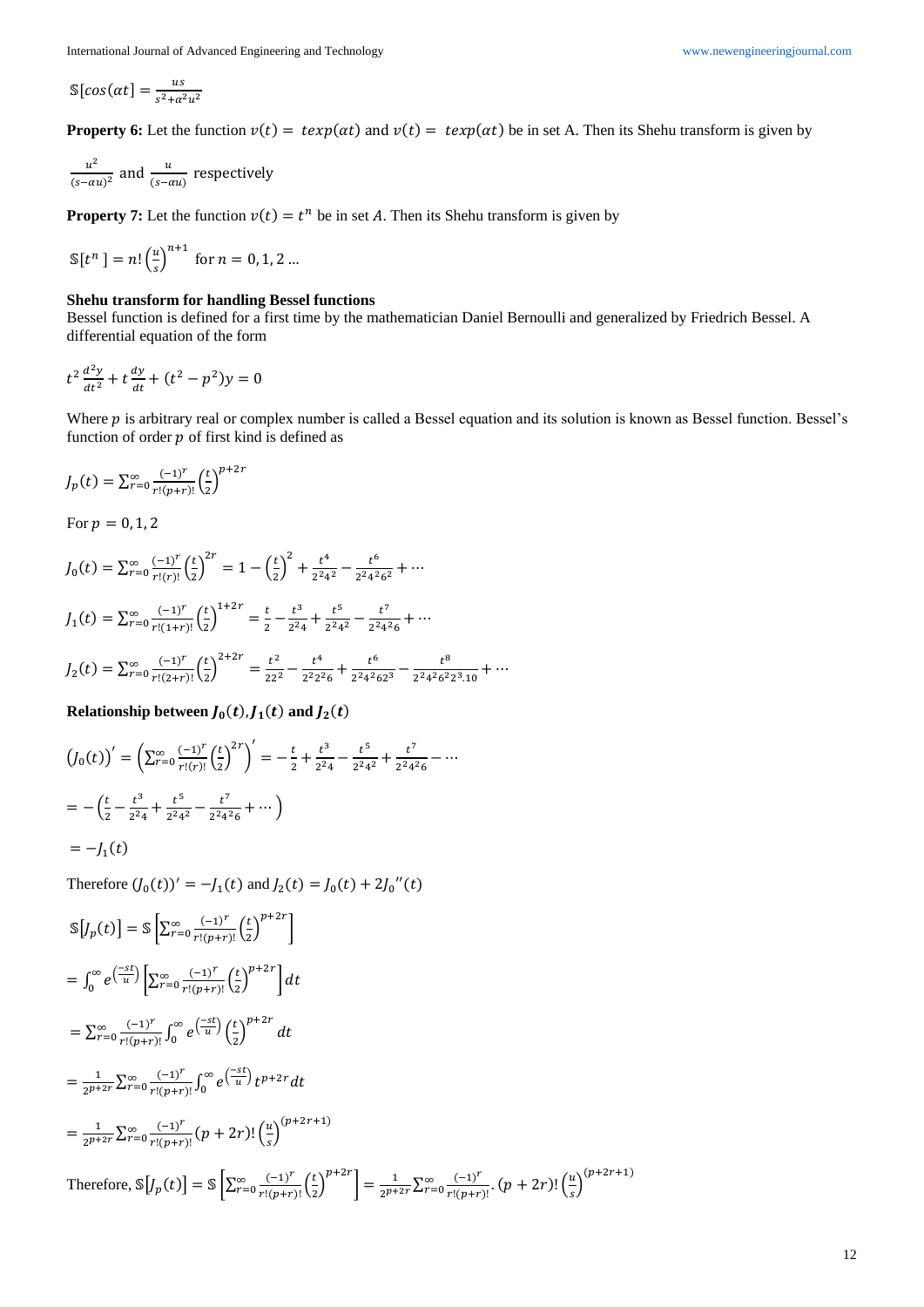#### **Case 1:**  $p = 0$

$$
J_0(t) = \sum_{r=0}^{\infty} \frac{(-1)^r}{r!(r)!} \left(\frac{t}{2}\right)^{2r} = 1 - \left(\frac{t}{2}\right)^2 + \frac{t^4}{2^2 4^2} - \frac{t^6}{2^2 4^2 6^2} + \cdots
$$

Now take the Shehu transform both sides of the above result

$$
\begin{split}\n\mathbb{S}[J_{0}(t)] &= \mathbb{S}\left[1 - \left(\frac{t}{2}\right)^{2} + \frac{t^{4}}{2^{2}4^{2}} - \frac{t^{6}}{2^{2}4^{2}6^{2}} + \right] \\
&= \mathbb{S}[1] - \mathbb{S}\left[\left(\frac{t}{2}\right)^{2}\right] + \mathbb{S}\left[\frac{t^{4}}{2^{2}4^{2}}\right] - \mathbb{S}\left[\frac{t^{6}}{2^{2}4^{2}6^{2}}\right] + \cdots \\
&= \frac{u}{s} - \frac{1}{2^{2}} 2! \left(\frac{u}{s}\right)^{3} + \frac{1}{2^{2}4^{2}} 4! \left(\frac{u}{s}\right)^{5} - \frac{1}{2^{2}4^{2}6^{2}} 6! \left(\frac{u}{s}\right)^{7} + \cdots \\
&= \frac{u}{s} \left[1 - \frac{1}{2} \left(\frac{u}{s}\right)^{2} + \frac{1 \cdot 3}{2 \cdot 4} \left(\left(\frac{u}{s}\right)^{2}\right)^{2} - \frac{1 \cdot 3 \cdot 3}{2 \cdot 4 \cdot 6} \left(\left(\frac{u}{s}\right)^{3}\right)^{2} + \cdots\right] \\
&= \frac{u}{s} \left(1 + \left(\frac{u}{s}\right)^{2}\right)^{\frac{-1}{2}} \\
&\left[\frac{s}{\sqrt{u^{2} + s^{2}}}\right] = \frac{u}{\sqrt{u^{2} + s^{2}}}\n\end{split}
$$

Therefore,  $\mathbb{S}[J_0(t)] = \frac{u}{\sqrt{u^2}}$  $\sqrt{u^2+s^2}$ 

**Case 2:**  $p = 1$ 

Since,  $(J_0(t))' = -J_1(t)$ . Now by applying the property of Shehu transform, we have

$$
J_1(t) = -\left[\frac{s}{u} \mathbb{S}[J_0(t)] - J_0(0)\right]
$$
  
= 
$$
-\left[\frac{s}{u} \frac{u}{\sqrt{u^2 + s^2}} - 1\right]
$$

Since,  $J_0(t) = 1 - \left(\frac{t}{2}\right)$  $\left(\frac{t}{2}\right)^2 + \frac{t^4}{2^2 4}$  $\frac{t^4}{2^2 4^2} - \frac{t^6}{2^2 4^2}$  $\frac{1}{2^2 4^2 6^2} + \cdots$  implies  $J_0(0) = 1$  $\Rightarrow$   $J_1(t) = -\left| \frac{s}{u} \right|$  $\overline{u}$  $\mathfrak u$  $\frac{u}{\sqrt{u^2+s^2}}-1$  $J_1(t) = 1 - \frac{s}{\sqrt{t^2}}$  $\sqrt{u^2+s^2}$ 

# **Case 3:**  $p = 2$

Since,  $J_2(t) = J_0(t) + 2J_0''(t)$  and  $J_0(t) = 1 - \left(\frac{t}{2}\right)$  $\left(\frac{t}{2}\right)^2 + \frac{t^4}{2^2 4}$  $\frac{t^4}{2^2 4^2} - \frac{t^6}{2^2 4^2}$  $\frac{1}{2^2 4^2 6^2} + \cdots$  implies  $J_0'(t) = -t + \frac{t^3}{4^2}$  $rac{t^3}{4^2} - \frac{t^5}{2^2 4^2}$  $\frac{t^5}{2^2 4^2 6} + \cdots$  and  $J_0''(t) = -1 + \frac{3t^2}{4^2}$  $\frac{3t^2}{4^2} - \frac{5t^4}{2^2 4^2}$  $\frac{36}{2^2 4^2 6} + \cdots$ 

Now by applying the property of Shehu transform of both sides of  $J_2(t) = J_0(t) + 2J_0''(t)$ , we have

$$
S[J_2(t)] = S[J_0(t)] + 2 S[J_0''(t)]
$$
  
=  $\frac{u}{\sqrt{u^2+s^2}} + 2 \left[ \frac{s^2}{u^2} J_0(t) - \frac{s}{u} J_0(0) - J_0'(0) \right]$   
=  $\frac{u}{\sqrt{u^2+s^2}} + 2 \left[ \frac{s^2}{u^2} \frac{u}{\sqrt{u^2+s^2}} - \frac{s}{u} \right]$   
=  $\frac{u}{\sqrt{u^2+s^2}} + \frac{2s^2}{u\sqrt{u^2+s^2}} - \frac{2s}{u}$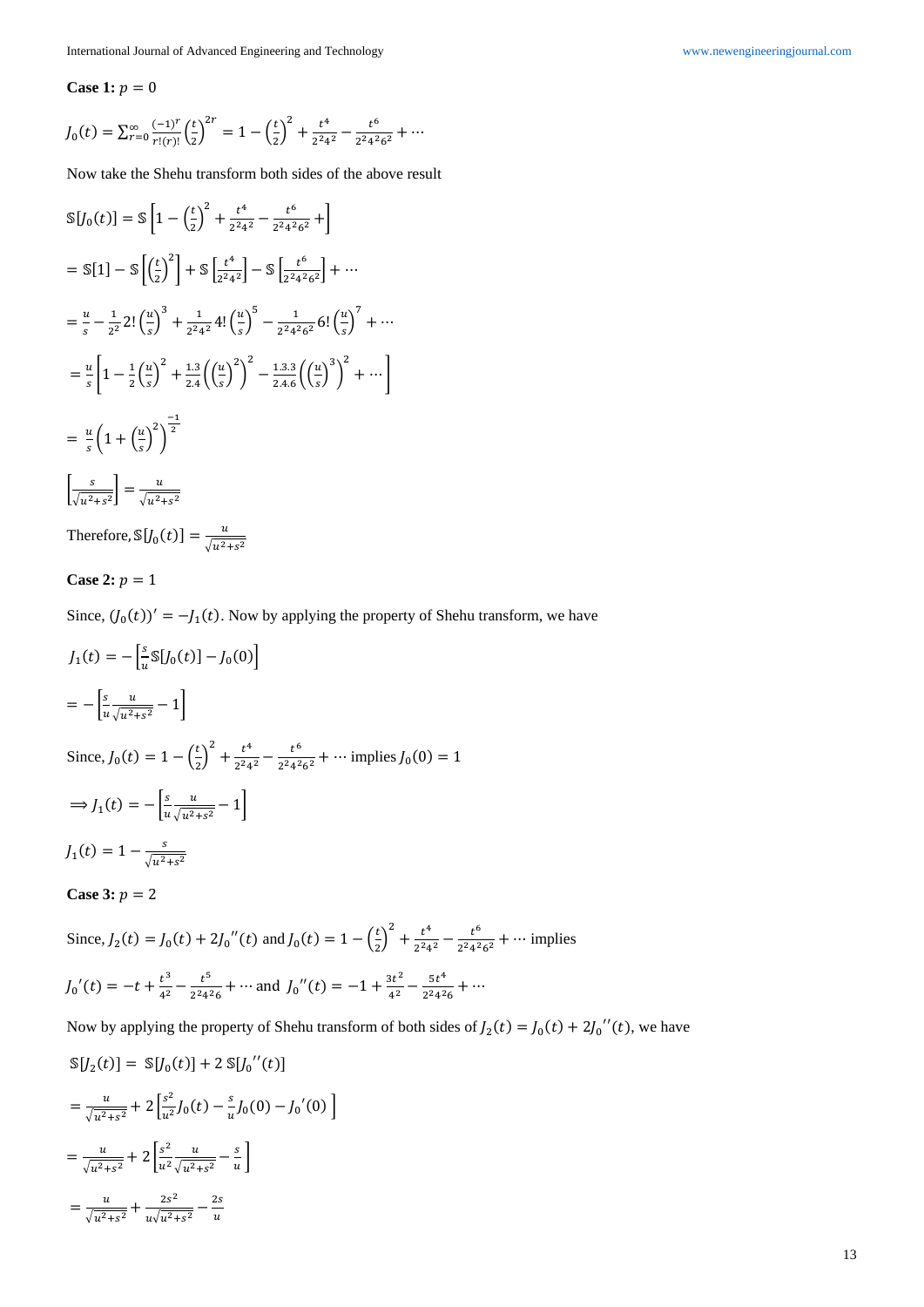$$
=\frac{u^2+2s^2-2s\sqrt{u^2+s^2}}{u\sqrt{u^2+s^2}}
$$

#### **Shehu transform for handling Cryptography**

In this section, we will disuse Shehu transform for encrypting the plain text and corresponding inverse Shehu transform is used for decryption.

#### **Encryption Algorithm**

- A. Treat every letter in the plain text message as a number, so that  $A = 1, B = 2, C = 3, ... Z = 26$ , [space] = 0.
- B. The plain text message is organized as finite sequence of numbers based on the above conversion. For example, our text is "BONGA". Based on the above step; we know that,  $B = 2$ ,  $O = 15$ ,  $N = 14$ ,  $G = 7$ ,  $A = 1$  Therefore our plaintext finite sequence is 2, 15, 14, 7, 1
- C. If  $n + 1$  is the number of terms in the sequence; consider a polynomial of degree n with coefficient as the term of the given finite sequence. Above finite sequence contains  $5 + 1$  terms. Hence consider a polynomial  $p(t)$  of degree 4.

 $p(t) = 2 + 15t + 14t^2 + 7t^3 + t^4$ 

Take the Shehu transform of the polynomial  $p(t)$ 

$$
\mathbb{S}[p(t)] = \mathbb{S}\left[2 + 15\frac{t}{1!} + 28\frac{t^2}{2!} + 42\frac{t^3}{3!} + 24\frac{t^4}{4!}\right]
$$
  
\n
$$
[p(t)] = 2\mathbb{S}[1] + 15\mathbb{S}\left[\frac{t}{1!}\right] + 28\mathbb{S}\left[\frac{t^2}{2!}\right] + 42\mathbb{S}\left[\frac{t^3}{3!}\right] + 24\mathbb{S}\left[\frac{t^4}{4!}\right]
$$
  
\n
$$
= 2\frac{u}{s} + 15\left(\frac{u}{s}\right)^2 + 28\left(\frac{u}{s}\right)^3 + 42\left(\frac{u}{s}\right)^4 + 24\left(\frac{u}{s}\right)^5
$$
  
\n
$$
= \sum_{j=1}^{4+1} q_j \left(\frac{u}{s}\right)^{j+1}
$$

Next find  $r_j$  such that  $q_j \equiv r_j \mod 26$  for each  $j, 1 \le j \le n + 1$ . Therefore

- $q_1 = 2 \equiv 2 \mod 26$ ,  $q_2 = 15 \equiv 15 \mod 26$ ,  $q_3 = 28 \equiv 2 \mod 26$ ,  $q_4 = 42 \equiv 16 \mod 26$ ,  $q_5 = 24 \equiv 24 \mod 26$
- D. Hence,  $q_j = 26k_j + r_j$ . Thus we get a key  $k_j$  for  $j = 1, 2, ..., n + 1$

Therefore,  $k_1 = 0$ ,  $k_2 = 0$ ,  $k_3 = 1$ ,  $k_4 = 1$ ,  $k_5 = 0$ 

E. Now consider a new finite sequence  $r_1, r_1, ..., r_{n+1}$ 

That is, 2, 15, 2, 16, 24 Then the cipher text is "BOBPX"

#### **Decryption Algorithm**

- 1. Consider the cipher text and key received from sender. In the above example cipher text is "BOBPX" and key is 0, 0, 1, 1, 0
- 2. Convert the given cipher text to corresponding finite sequence of numbers  $r_1$ ,  $r_1$ ,  $r_1$ , ...,  $r_{n+1}$ 2, 15, 2, 16, 24
- 3. Let  $q_j = 26k_j + r_j, \forall j = 1, 2, ..., n + 1$  $q_1 = 26(0) + 2 = 2$ ,  $q_2 = 26(0) + 15 = 15$ ,  $q_3 = 26(1) + 2 = 28$ ,  $q_3 = 26(1) + 16 = 42, q_4 = 26(0) + 24 = 24$ 5

4. 
$$
\sum_{j=0}^{4} q_j \left(\frac{u}{s}\right)^{j+1} = 2\left(\frac{u}{s}\right)^1 + 15\left(\frac{u}{s}\right)^2 + 28\left(\frac{u}{s}\right)^3 + 52\left(\frac{u}{s}\right)^4 + 24\left(\frac{u}{s}\right)^4
$$

5. Now take the Inverse Shehu transform of 2.0!  $(\frac{\mu}{2})$  $\left(\frac{u}{s}\right)^{1} + 15.1! \left(\frac{u}{s}\right)$  $\left(\frac{u}{s}\right)^2 + 14.2! \left(\frac{u}{s}\right)$  $\left(\frac{u}{s}\right)^3$  + 7.3!  $\left(\frac{u}{s}\right)$  $\left(\frac{u}{s}\right)^4 + 1.4! \left(\frac{u}{s}\right)$  $\left(\frac{u}{s}\right)^5$  we obtain:

$$
p(t) = 2 + 15t^1 + 14t^2 + 7t^3 + t^4
$$

Consider the coefficient of a polynomial  $p(t)$  as a finite sequence

## 2, 15, 14, 7, 1

Now translating the number of above finite sequence to alphabets. We get the original plain text as "BONGA"